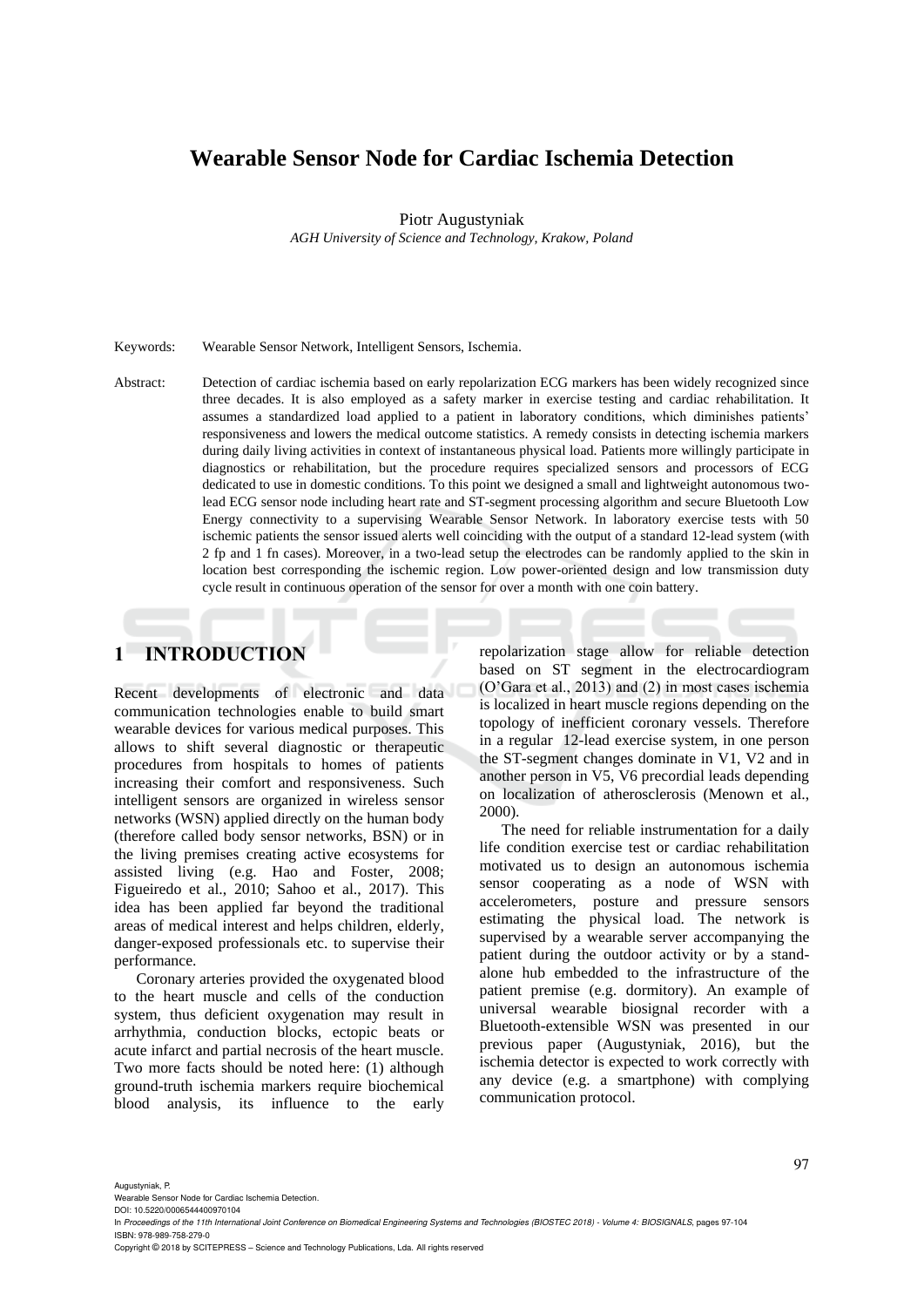Usually ischemia alerts are defined as STsegment amplitude crossing of arbitrarily given thresholds, and therefore criticized for their dependence on subject fatness. Due to the poorer propagation of heart-related electrical phenomena to the body surface, obese people in general show lower ECG amplitudes and the ischemia signs are underrepresented in amplitude measurements of STsegment. The other concern is the adjustment of the ST-segment length with heart rate changes. In exercise and daily living ECG recordings the heart rate varies from 50 to 180 in healthy adults, so various correction methods are implemented in the interpretive software. Bazett formula (Bazett, 1920) is one of most frequently referred, but some cardiologist believe it is not equally suitable for all subjects. Accordingly to the paradigm of personalized medicine our ischemia sensor allows for parametrization of several on-board signal processing factors (e.g. threshold values or correction method) by a supervising device through the wireless communication channel.

## **2 IMPLEMENTATION DETAILS**

The prototype wearable sensor node for ischemia detection was designed and build for exploration of new diagnostic purposes and usage scenarios it may offer for cardiology. This paper presents the prototype, while industrial research are continued on the target circuitry, processing platform and form factor. The prototype was designed as an autonomous device identified by a supervising device and working as a node of sensor network. This device has not been presented in this paper, we simply assume that it uses a compatible Bluetooth Low Energy (BLE) protocol, is able to identify, initialize and query the node and collects the received data packets. The supervising device may be wearable or stationary and may equally manage other sensors within the network.

The design of prototype ischemia detector needed will be presented in subsequent sections in three main engineering aspects: the recording and processing hardware, the processing algorithm and the communication module.

## **2.1 Recording and Processing Hardware**

We based on experience gathered in our previous project on wearable wireless heart rate monitor for continuous long-term variability studies (Augustyniak, 2011). The prototype wearable monitoring device (fig. 1) is designed as lightweight  $(7.3 \text{ g})$  and reduced in size (below 1 sq inch). With these physical properties the device It is based on the ARM7 family processor (Atmel AT91SAM7X256), running at 18 MHz due to very low power consumption (0.5 mW). It is powered by a replaceable 3.0 V Li-Manganese Dioxide coin battery (CR2032, 220 mAh, diameter 20 mm, weight 2.5 g) allowing for 940 hours (i.e. 39 days) of continuous work. A single-channel low-power (0.2 mW) analog front-end was custom-built and verified for compliance with a typical ECG measurement specification (full range  $\pm 12$  mV, noise 1 $\mu$ V RMS,  $k_u = 85$ V/V). Further reduction of the footprint and the power consumption down to  $0.2 \mu W$  is possible with the use of custom-designed analog or mixed-signal chip manufactured in 0.18 -  $0.35 \mu m$  CMOS technology (Liu et al., 2010; Tseng et al., 2012; Teng et al., 2014). These options are considered for further development of the prototype to a commercial product. Besides the battery life, the limitation of long time electrophysiological recordings is the stability of skin-electrode contact, which currently allows for two weeks continuous data capture (Weder et al., 2015). Alternative approaches use capacitive coupling for ECG recording (Ueno et al, 2007), but for maintaining low frequency throughput required for ST-segment diagnostics large electrode size is required.

The ECG is acquired with the processor built-in sigma/delta analog to digital converter at a sampling frequency of 1000 sps and 16 bits resolution. a short buffer of memory stores approximately 4 seconds of signal in case of the algorithm requires reprocessing the raw signal (e.g. search back procedure when no heart beat detected for more than 2 s.). In a service mode, the prototype enables a direct digital input data stream and yields the raw digital ECG signal at internal connector pins. Otherwise, the recorded ECG is abandoned once the ST-segment calculations are completed.

We tried to minimize the size of the prototype to test its properties as a device worn at everyday living activities. Twin printed circuit boards with analog and digital circuitry include the battery and the BLE antenna. One electrode snap is directly embedded into the board and, besides the electric contact, used to hold the device attached to the skin, while the other is mounted at the end of a 12 cm wire (fig. 1).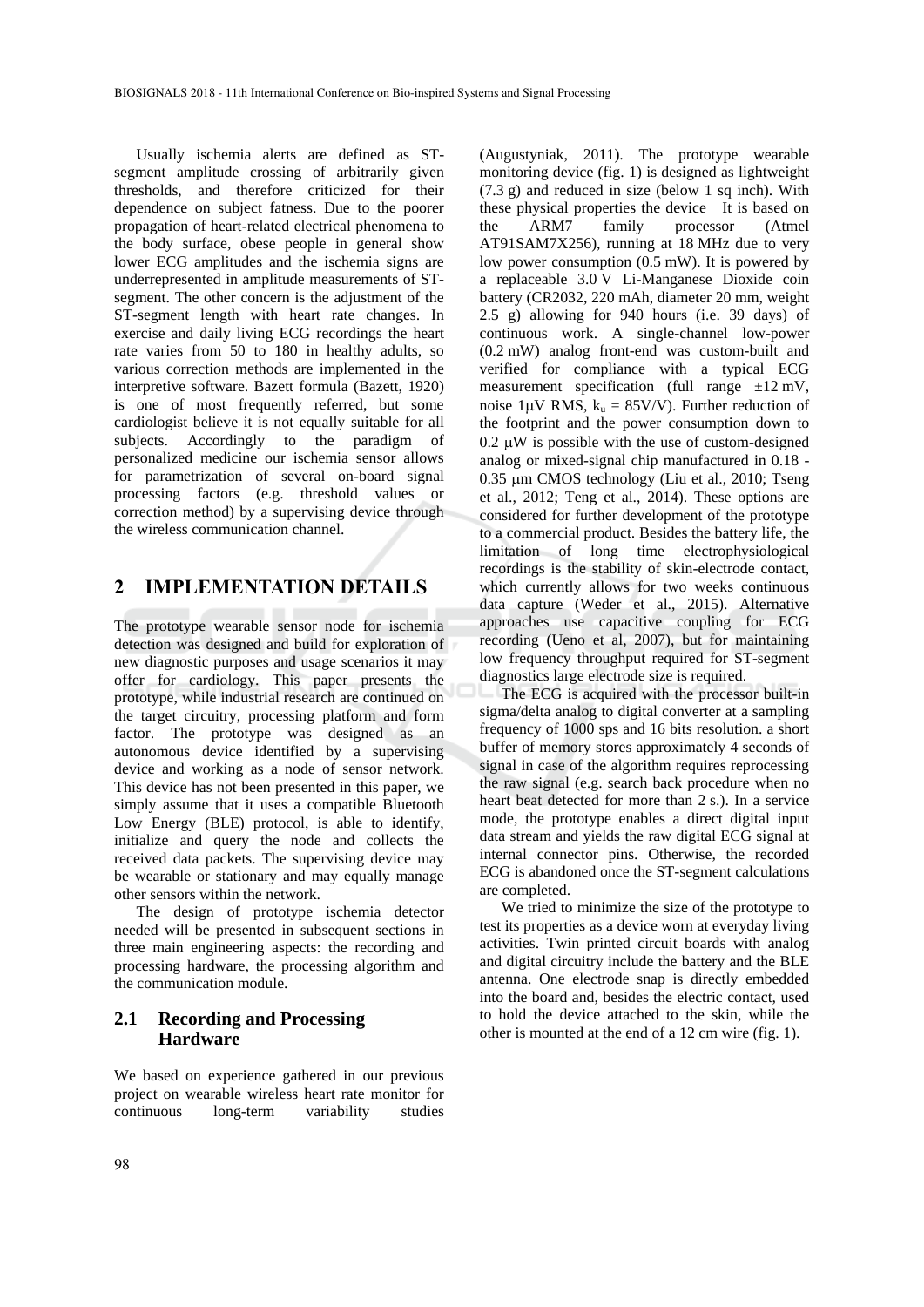

Figure 1: Circuitry of a prototype wearable sensor for ischemia detection.

### **2.2 Processing Algorithm**

The ECG processing algorithm works in real time regime. A regular delay between the QRS occurrence and the availability of heart beat description is 1.6 s and can occasionally be extended to 3.6 s in case of search back for a missed heartbeat.

The ECG waveform needs a specific processing to yield the annotated heart beats positions and STsegment description (fig. 2). Single-lead electrocardiogram is sufficient to provide reliable temporal markers and therough information about the origin for each heartbeat. Since ectopic beats propagate through alternative conduction pathway, only sinoatrial beats are considered for detection of ST-segment-based ischemia markers. The processing algorithm consists of QRS detection, morphology detection and ST-segment processing procedures presented in subsequent sections.



Figure 2: Block diagram of on-board processing software for ischemia detection.

#### **2.2.1 Heartbeat Detection**

Although the ECG is acquired with 1ksps, a subsampled (decimated) version of 250 sps is used

for heart beat detection in real time. This procedure first calculates a detection function with the use of signal filtering and mathematical transformations favouring the features common for the QRS complex accordingly to a modified Pan-Tompkins algorithm (Pan and Tompkins, 1985). Although long filter buffers result in significant delay in QRS detection, we prefer this classical approach for its very low computational complexity.

Next, an adaptive threshold is applied to determine the rough position of each QRS section. In case no QRS is detected in more than 2 s (i.e. 500 samples) a search-back procedure is employed to scan again the detection function with a lower threshold value. The search back helps finding small supraventricular beats following a pair or series of high ectopic beats.

The precise localization of the R wave peak is further refined to 1 ms with the use of five pointsbased parabola fitting (Augustyniak, 1999). Since main QRS components fall far below 125 Hz, this approach is more robust to the noise and determines the QRS more precisely than a direct Pan-Tompkins algorithm applied to a 1ksps ECG time series. Additionally, the average difference between the parabola samples and corresponding ECG samples is taken as a measure of recorded noise. Excess of a programmed noise threshold activates the noise flag and deactivates other ST-segment-related alerts as unreliable.

#### **2.2.2 Morphology Detection**

The on-board ECG morphology detection is restricted to the set of features necessary for supraventricular beats identification (de Chazal et al., 2004). The classification procedure distinguishes normal sinus beats (N) from arrhythmic beats (V, others, artefacts) and, following the power economy, is organized in two stages.

4TIONS

First, the rhythm stability is assessed by beat-tobeat comparison of two features: the difference of signal sections isolated in the  $\pm 100$  ms (i.e. 200 samples) vicinity of consecutive R wave peak and the difference of RR-interval. Next, if both values fall below the respective thresholds, the beat origin attribute is copied from the precedent beat. Large differences in beat shapes or RR intervals indicate the possible occurrence of other morphologies that need to be excluded from ST-segment analysis. The value of threshold is initially set to 10% but may be modified in sensor initialization stage.

Only for beats with over threshold difference, signal-based geometrical features selected as the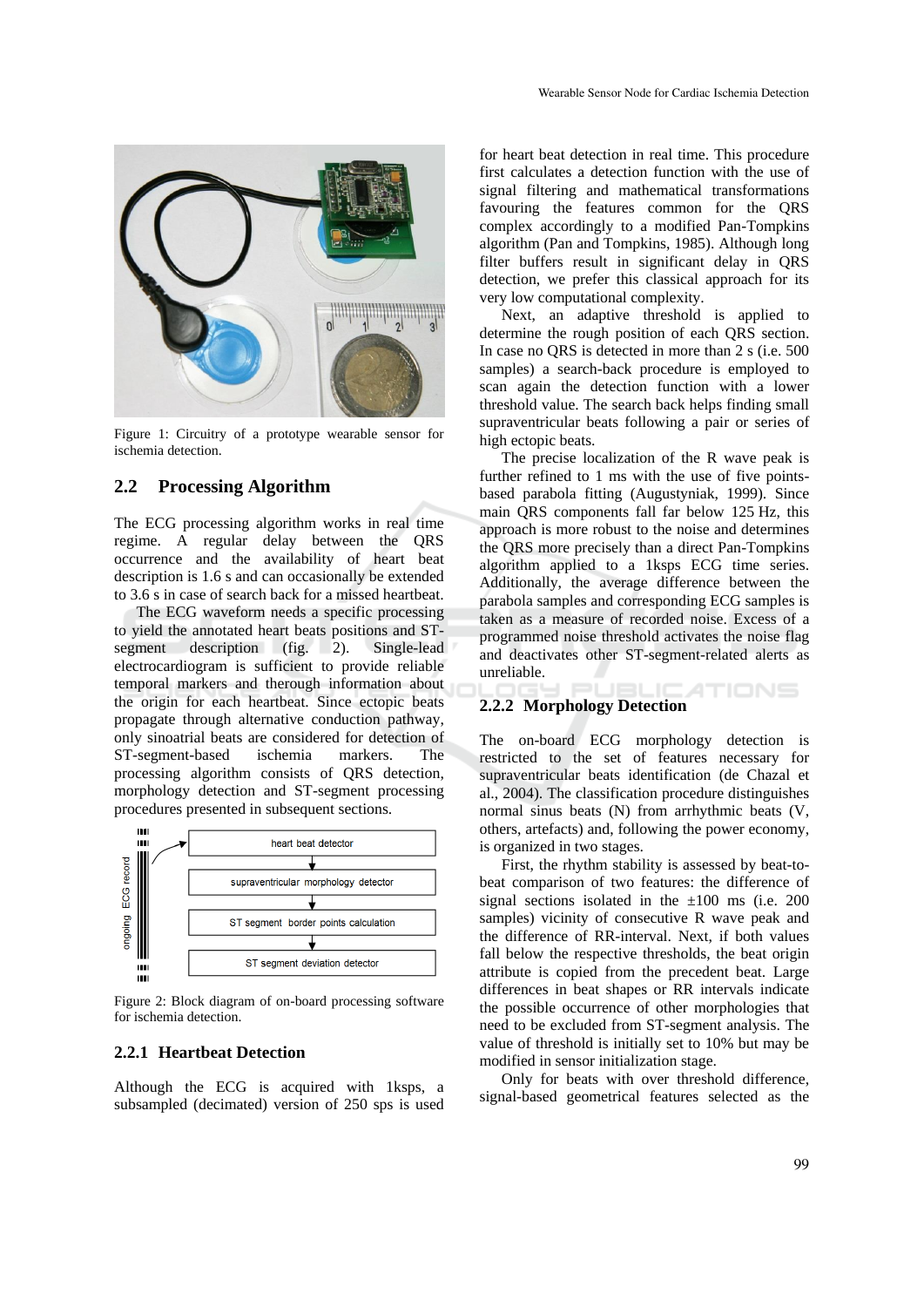most discriminative for atrial and ventricular beats (the surface to perimeter ratio and the count of samples of over-threshold speed) are calculated and contribute to the final decision about the beat origin attribute (Augustyniak, 1997). The morphology detector is tuned to restrictively eliminate abnormal heartbeats (prefers false negative cases). Erroneous inclusion of a single ectopic beat leads to false STsegment measurements and probable false ischemia alerts. Erroneous exclusion of a true sinus beat, if occurs occasionally, is delaying but not otherwise influencing the ischemia detection.

#### **2.2.3 ST-segment Processing**

The ST segment is identified as following the R wave by 60 ms (J-point) and lasting for 80 ms at a heart rate of 60 beats per minute (Jensen et al., 2005). As the duration of repolarization phase varies with the hearth rhythm change, several mathematical formulas (known as Bazett, Fredericia, Framingham and Hodges) have been proposed for correction of QT interval length (Funck-Brentano and Jaillon, 1993). Since the ST-segment is a part of QT interval, the correction is also applicable for determining STsegment border points at which amplitudes are measured and taken as ischemia markers. All above correction formulas were implemented in the onboard software of ischemia sensor. Two configuration bytes are used for correction management: one defines the R-to-J distance (fig. 3) and the other selects the length correction method.



Figure 3: Definitions of baseline (BL) and ST-segment beginning (J) points for amplitude measurement used in ischemia markers detection.

Two variables are calculated on ST-segment: the elevation/depression and the slope. Flat, downsloping, or depressed ST segment may indicate coronary ischemia. ST elevation may indicate transmural myocardial infarction, while ST depression may be associated with subendocardial myocardial infarction or other serious heart failures.

The ST elevation/depression is measured as difference of average values of ECG signal samples between ST-segment border points and average values of ECG signal samples on baseline preceding the QRS complex. The positive value of difference is called 'elevation', while the negative is called 'depression'.

The ST-segment slope is measured as the slope coefficient of the straight line best fitted to ECG signal samples between ST-segment border points (fig. 4). The slope can be either positive (upwards) or negative (downwards).



Figure 4: Definitions of ischemia markers: a) elevation/ depression, b) slope.

Although the adopted definitions originate from medical recommendations, we cannot implement a single borderline value between normal and abnormal results as it is common in 12-lead exercise ECG systems (usually  $100 \mu V$  for ST elevation). In a single-lead ischemia sensor with not defined electrode positions, the threshold values for STsegment elevation and slopes are then programmed at the configuration stage. Depending on electrode position the elevation may turn to depression and the slope direction may change (Jiang et al., 2009).

### **2.3 Communication Module**

The ischemia sensor is dedicated to work as a slave device in a BSN organized with Bluetooth Low Energy (4.0) technology using either a peer-to-peer connection, either a star topology. The supervising device initializes, controls and reads all sensors in the network accordingly to the programmed schedule or to the occurrence of ST events.

The communication begins with short data packets allowing to identify and initialize the sensor and establish a short time secure channel to transmit the configuration and long term key. The initialization procedure is performed repeatedly for verification of the sensor status (e.g. battery level), time synchronization or key update. Connection setup and data transfer are completed within 3 ms, allowing the supervising device to check and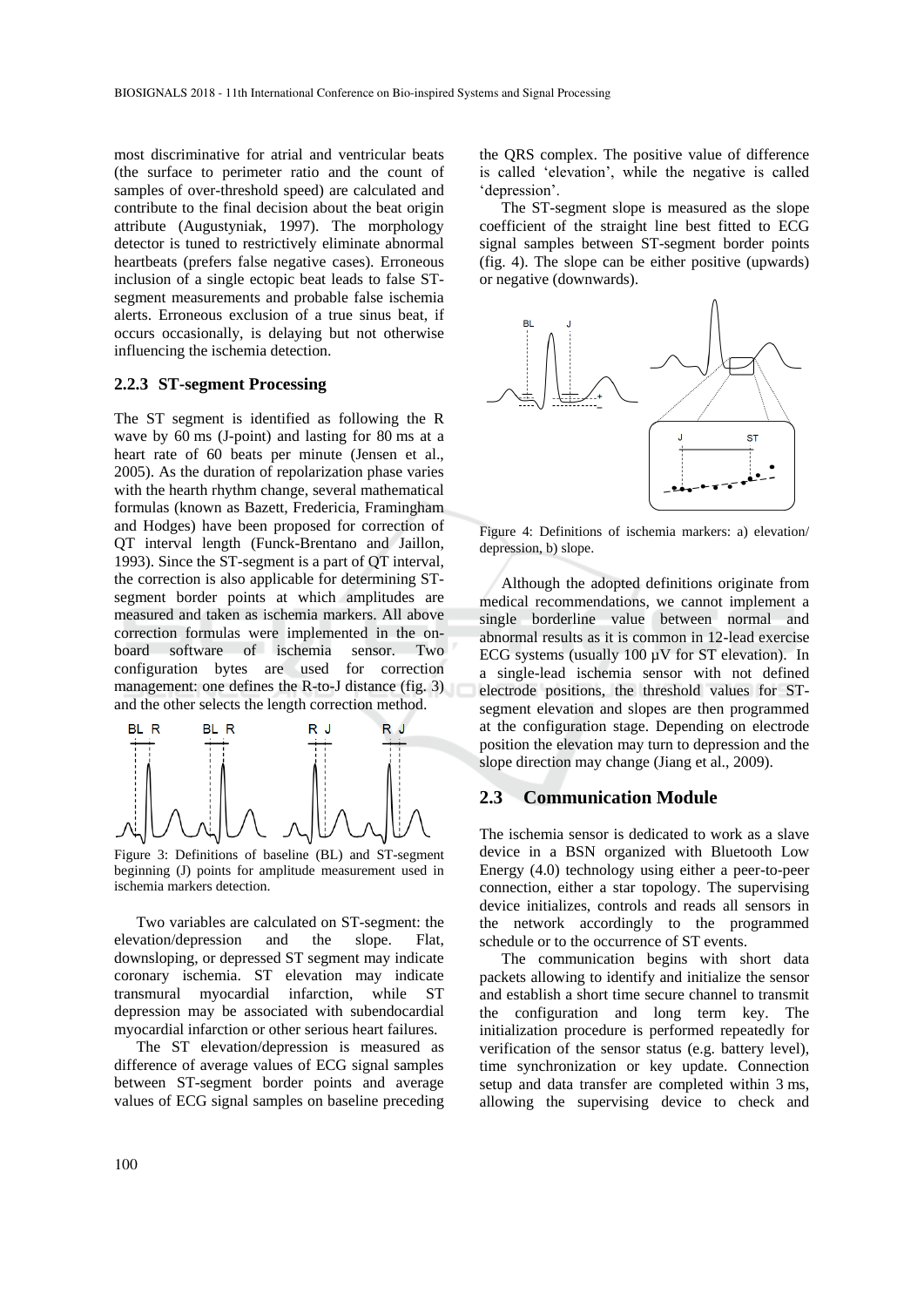synchronize the ischemia sensor in short time and at a cost of very low energy.

In a typical exercise test ST-segment properties change in response to the physical load thus the output data are transmitted in synchronous packets at the end of programmed reporting interval  $(1 - 256 s)$ or asynchronously at each heartbeat interval. The continuous mode or immediate reporting is not economical, but exercise test are usually performed in laboratory condition and last for 30 minutes.

In a typical rehabilitation or surveillance scenario, a heartbeat interval (RR) should be kept within a specified range. Excess of the RR range borders or ST elevation/depression measure is detected by on-board software and triggers occasional asynchronous reporting. In this mode connection duty cycle is very low improving data security and power saving. This is particularly useful for everyday living conditions.

The configuration packet has a length of 32 bytes consists of:

- two configuration bytes for heartbeat and morphology detectors,
- two configuration bytes for ST-segment alignment and length correction,
- four bytes of HR and ST thresholds setup,
- two bytes for reporting mode setup,
- twenty bytes of long term security key.
- two spare bytes for further sensor configuration.

The report packet has a length of 8 bytes and consists of:

- two bytes of sensor status report,
- four bytes of diagnostic data: RR-interval, ST-segment elevation and slope,
- one byte of actual ST segment length,
- one byte of threshold excess flags.

The BLE uses modern communication technology and security-oriented transmission protocols. The security of low-energy transmission within the BSN is based on AES-CCM encryption algorithm with exclusive long time keys passed from supervising device to each remote sensor via individual temporary secure channels. A short term key for the temporary channel is a string of 6 numeric digits generated uniquely for each pairing (Padgette et al., 2017). Since the sensor configuration session occurs randomly and lasts for only few milliseconds, the man-in-the-middle attacks have little chance to success.

## **3 EXPERIMENTAL VALIDATION**

### **3.1 Testing Conditions**

The prototype was tested in three laboratory conditions (referred to by their numbers):

- 1. with arbitrary waveform generator replaying the pre-recorded real exercise ECG of known HR and ST-segment results,
- 2. with cardiac patients undergoing a regular stress test diagnosis for possible cardiac ischemia as accompanying device,
- 3. with three human volunteers performing everyday living activities including physical training (jogging) or work (gardening).

In all experiments the sensor was supervised by a smartphone with purpose-built application in peerto-peer mode. In experiment 2 the smartphone clock was synchronized with the exercise test system. Sensor-originated medical measurements were stored in the smartphone memory (microSD card) for further analysis.

Experiment 1 was performed with 30 half-hour records made with commercial stress test system (by Aspel) during a Bruce protocol treadmill test (Bruce, 1974). Recorded full disclosure 12-lead electrocardiograms were first replayed digitally to validate the correctness of sensor on-board ECG interpretation procedures (fig. 2). Once the validation was successful, we replayed the signals again through the digital to analog converter and fed to the bipolar inputs of the sensor in three various combinations: V1-V3, V4-V6 and V2-V5. Consequently, we had 90 half hour test signals with reference.

Experiment 2 was performed during 20 regular half-hour stress test diagnoses in patients suspected for possible cardiac ischemia. Diagnostic records were made with commercial stress test system during a Bruce protocol treadmill test. The electrodes of the tested prototype were placed in two irregular locations orthogonal to the chest leads line: symmetrically 5 cm over and under V2 and symmetrically 5 cm over and under V5 lead. In this experiment we tested the difference of ischemia detection between the proposed wearable sensor and the commercial exercise system.

Experiment 3 was performed in three young volunteers wearing the sensor for 72h each during everyday living activities including physical training (jogging) or work (gardening). The recorded time series of HR and ST measurements were compared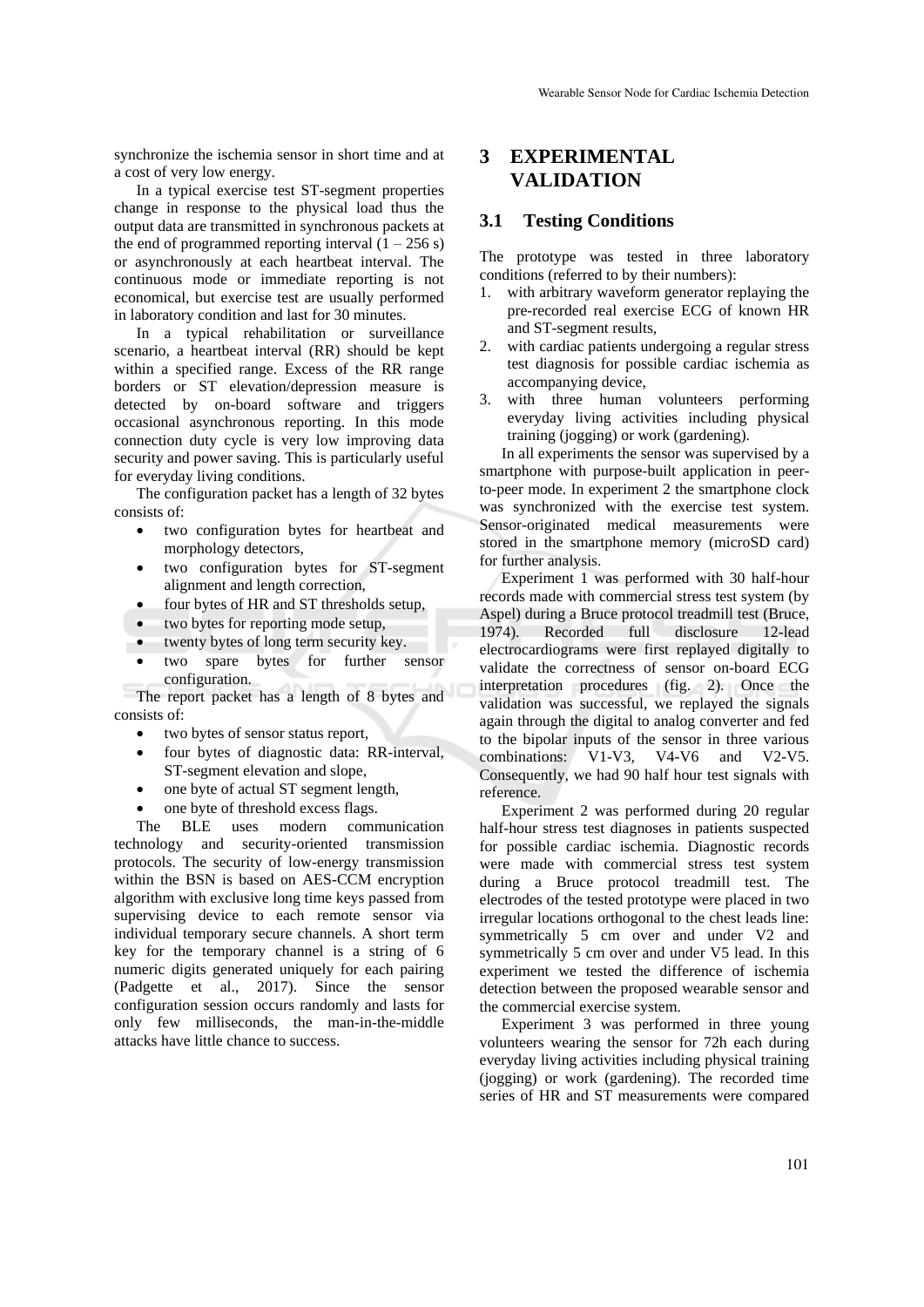to the activity record manually made by the subject. The alert threshold HR was set to 110 bpm, and amplitude to  $50 \mu V$  in order to detect exercise induced ischemia markers in healthy people.

### **3.2 Testing Results**

Values of medical measurements HR and ST calculated by the sensor in Experiment 1 were compared to the annotations made by medical staff on a source 12-lead exercise record. The setup used raw ECG signals pre-recorded with 12-lead system, thus it simulated electrode placement in exact positions of V1-V3, V4-V6 and V2-V5 respectively. Consequently in each configuration, the results from the sensor were referred to the respective ECG channels (tab. 1).

Table 1: Results of Experiment 1 – comparing HR and ST calculated by the sensor to the annotations made by medical staff on a source 12-lead exercise record.

| Parameter                              | Value                       |
|----------------------------------------|-----------------------------|
| Amplitude measurement accuracy         | $1.5 \mu V (5 \text{ LSB})$ |
| Average HR difference                  | $0.7$ bpm                   |
| Standard deviation of HR               | 1.7~bpm                     |
| Average difference of ST               | $5.0 \mu V (16$ LSB)        |
| elevation/depression                   |                             |
| Standard deviation of difference of ST | 8.2 µV (27 LSB)             |
| elevation/depression                   |                             |
| Average difference of ST slope         | $0,03 \mu V/s$              |
| coefficient                            |                             |
| Standard deviation of ST slope         | $0.12 \mu V/s$              |
| coefficient                            |                             |

In experiment 2 the sensor was used simultaneously to commercial exercise test system during 20 regular half-hour stress test diagnoses. In eight out of the 20 patients cardiac ischemia was diagnosed based on the outcome of the commercial system. The sensor electrodes were positioned in alternative location to the 12-lead system, thus direct comparison of amplitudes were not possible. Consequently, with ST alert threshold set to  $100 \mu V$ , we investigated false detection cases and temporal difference of ischemia detection between the sensor and the commercial system (tab. 2).

Table 2: False detection and temporal difference of ischemia detection analysis.

| Parameter                                      | Value           |
|------------------------------------------------|-----------------|
| Threshold excess time difference               | 8 s             |
| Standard deviation of threshold excess<br>time | 17 <sub>s</sub> |
| False positive ischemia detection              | 2               |
| False negative ischemia detection              |                 |
| True positive ischemia detection               | 47              |
| True negative ischemia detection               | 20              |

In experiment 3 the sensor was used in three healthy volunteers with no previous ischemia record to detect the physical exercise events of two types (jogging and gardening) in their everyday life. As the exercise manifests itself in slight deviations of ST-segment measurements, we programmed lower values of alert thresholds (110 bpm for HR and 50 µV for ST elevation). The sensor electrodes were positioned at V2-V5 location. The sensor was paired with a smartphone and the subjects were asked to always recharge the battery at night (i.e. where no activity is performed) in order to capture all exercise-related ST events. During a continuous 72 hour session the subjects were asked to act accordingly to their regular activity with taking notes on beginning and ending time (tab. 3).

Table 3: Statistics of physical activity detected by the sensor and reported by the volunteers.

| Parameter                                 | Value                |
|-------------------------------------------|----------------------|
| Jogging events                            |                      |
|                                           |                      |
| Average jogging events duration           | 41 ( $\pm$ 17) min   |
|                                           |                      |
| Jogging start to HR threshold excess time | 45 $(\pm 18)$ s      |
| $(average \pm STD)$                       |                      |
| Jogging start to ST elevation threshold   | $170 (\pm 51) s$     |
| excess time (average $\pm$ STD)           |                      |
| Gardening events (digging)                | 19                   |
|                                           |                      |
| Average gardening events duration         | 3.3 ( $\pm$ 4.1) min |
|                                           |                      |
| Gardening start to HR threshold excess    | $27 (\pm 37)$ s      |
| time (average $\pm$ STD)                  |                      |
| Gardening start to ST elevation threshold | 71 ( $\pm$ 54) s     |
| excess time (average $\pm$ STD)           |                      |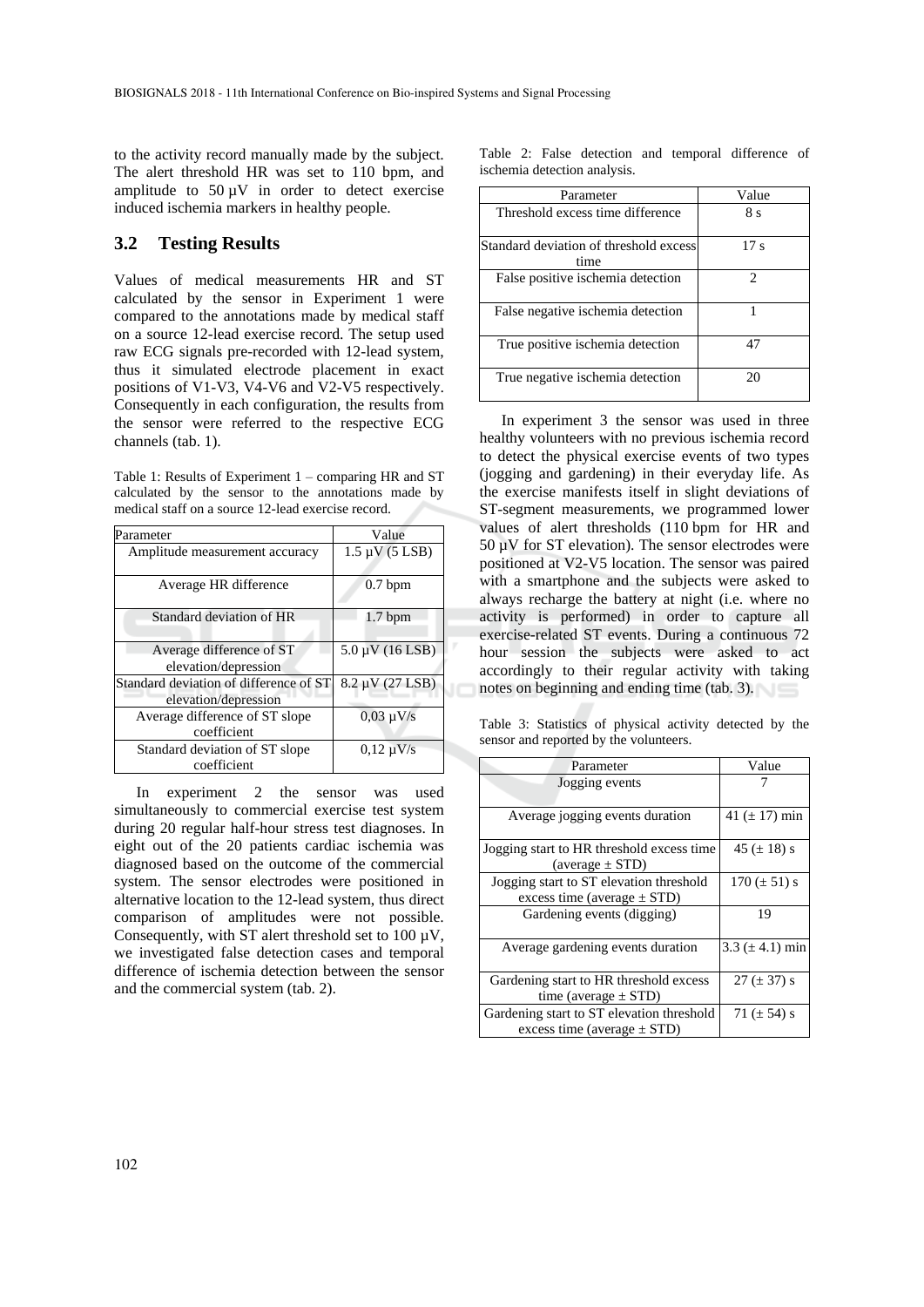## **4 DISCUSSION**

A small and lightweight intelligent sensor for ischemia detection has been proposed, designed and prototyped.

First tests with pre-recorded signals helped to evaluate the correctness of on-board software implementation and accuracy of performed measurements. A detailed review of errors leads to the conclusion that amplitude measurements accuracy is of order of  $5 \text{ LSB}$  (1.5  $\mu$ V), and values of ST segment amplitude-related errors greater than that are due to occasional false positive or false negative morphology detection. Nevertheless, in comparison with regular 12-lead exercise test systems the measurement accuracy of the ischemia sensor is competitive. The accuracy of ST slope coefficient cannot be quantitatively compared, since no known exercise test system provide respective technical data. Most systems simply state the slope is going upward (positive coefficient) or downward (negative coefficient), what is sufficient for medical purposes.

In Experiment 2 the sensor was tested simultaneously to a commercial exercise test system with several patients, in some of which cardiac ischemia was diagnosed. Although the wearable sensor used alternative lead positions, the test proved acceptable detection accuracy and reasonable simultaneity of detection. The true accuracy of ECG exercise stress testing for ischemia detection is only of about 75% and all ambiguous cases are subject to further diagnostics based on coronary catheterization or magnetic resonance imaging. Since no such verification was made in our case, the false detection cases may be interpreted in reference to a commercial stress test system, and not in reference to a ground-truth medical diagnosis of cardiac ischemia.

Third experiment showed that the cardiac ischemia sensor is a truly wearable device, even if the prototype is too large and cumbersome for unobtrusive operation in daily living conditions. The accurate detection of physical load with the heart rate is not surprising, but, what is more relevant in our case, can also be reliably done with change of ST parameters. What is most important in our case, the ST segment changes may be analysed in context of the heart rate, what enabled detection of ECG ischemia markers during random physical activity taken by the subject. Moreover, during this test the sensor worked in asynchronous reporting mode, where the excess of the RR or ST elevation/depression range borders is detected by

on-board software and triggers occasional reporting. Average power consumption with twelve short communication sessions a day was estimated to 0.8 mW, what grants a month of autonomous operation without battery replacement.

The presented study has several limitations: only one prototype was build, simplified algorithms were used for heart beats detection and morphology classification, the number of patients was small, and the number of those with ischemia was even smaller. Therefore, we consider our work as a proof of concept and are looking forward to build an industrial prototype and test it in clinics with true ischemia reference. This would reveal one of the expected advantage of the sensor which consists in unrestricted electrode positions.

The performance of proposed wearable system is comparable to a standard 12-lead exercise test system. Thanks to reduced weight and size and prolonged autonomy its application area extends to everyday activity detection and risk stratification in home monitoring. With a wearable ischemia sensor, the cardiologists may extend the scope of their cardiac surveillance get better responsiveness from their patients and optimize the monitoring accordingly to patients' medical history (e.g. localization of the infarct).

# **ACKNOWLEDGEMENTS**

This work is supported by the National Centre for Research and Development (NCBiR) under Grant No. STRATEGMED/269043/20/NCBR/2017

IONS

## **REFERENCES**

- Augustyniak, P., 1997. The use of shape factors for heart beats classification in Holter recordings. In *Computers in Medicine Conf.* pp. 47-52.
- Augustyniak, P., 1999. Recovering the precise heart rate from sparsely sampled electrocardiograms. In *Computers in Medicine Conf*, pp. 59-65.
- Augustyniak, P., 2011. Wearable wireless heart rate monitor for continuous long-term variability studies. *Journal of Electrocardiology*, vol. 44 no. 2 pp. 195– 200.
- Augustyniak, P., 2016. Remotely Programmable Architecture of a Multi-Purpose Physiological Recorder", *Microprocessors and Microsystems* vol. 46 pp. 55-66 DOI: 10.1016/j.micpro.2016.07.007.
- Bazett, J. C., 1920. An analysis of time relation of electrocardiograms. *Heart* vol. 7, pp. 353–367.